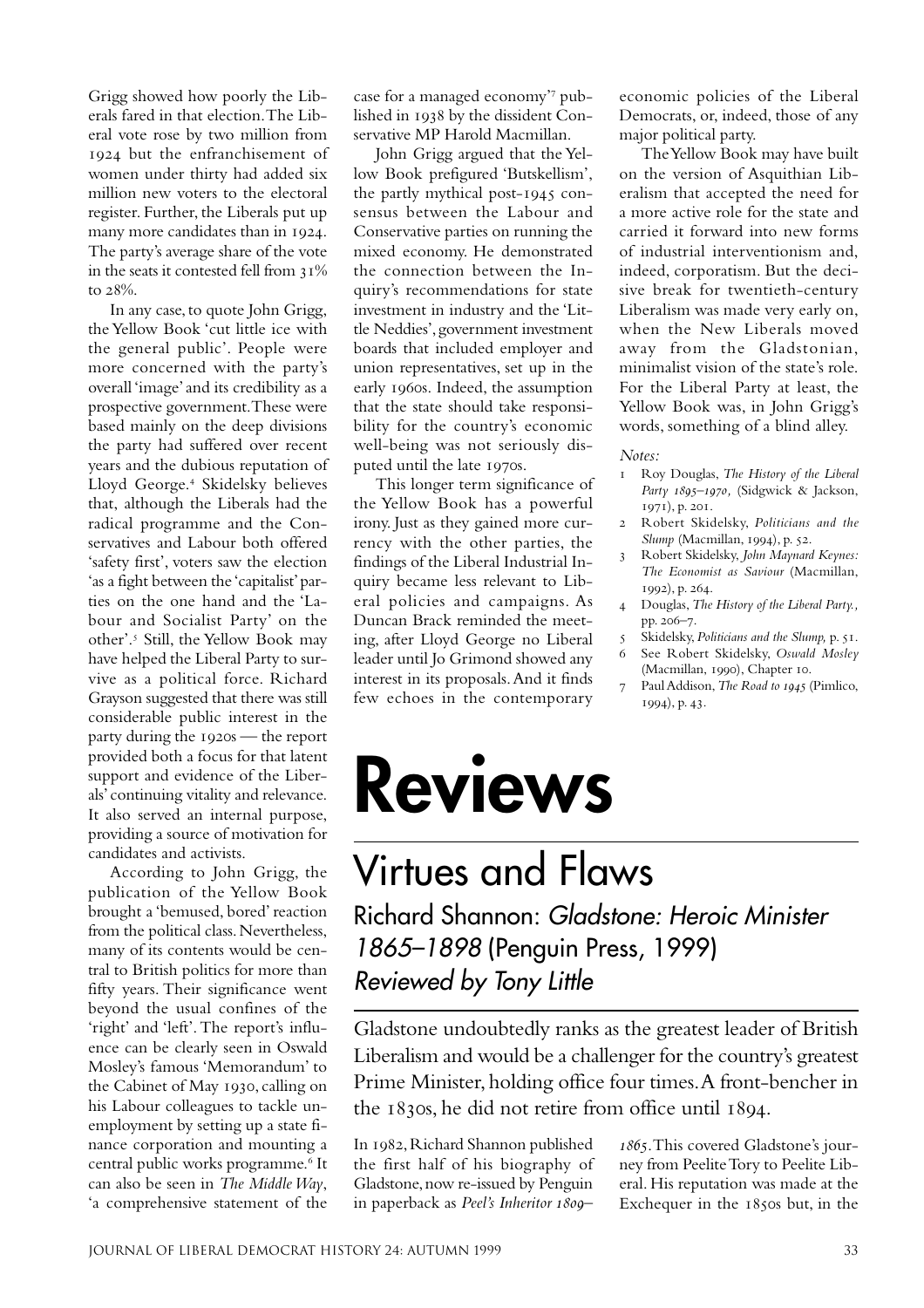first volume, Shannon left him facing his first true test of leadership after the death of Palmerston. We have had to wait seventeen years for the second half of the story, now available in hardback. Taken together, the two volumes have a good claim to be considered the standard modern biography of Gladstone. What light do they throw on the man and the leader?

When Morley completed his classic biography in 1903, it was intended as an act of homage, putting Gladstone, the heroic statue, on its pedestal. Since then we have discovered more of the feet of clay. Gladstone's diaries, in particular, have revealed the fallibility of the man, but in the process have enhanced the scale of his achievement even if one sometimes wishes to join Roy Jenkins in expressions of headmasterly exasperation. To the modern man in the street the fallibility which is remembered is the rescuing of fallen women but, to his contemporaries even in a more religious age, Gladstone's direct link to the divinity must have been a greater trial. As Labouchere put it: 'I do not object to the old man always having a card up his sleeve, but I do object to his insinuating that the Almighty placed it there'. To Gladstone himself the feeling that what he was doing served the divine purpose was a source of immense strength, recognised more clearly by Shannon than by other modern biographers.

### A first-rate man of business

What then marked Gladstone out as the leader to succeed Palmerston? Firstly, he was a first-rate 'man of business' — a government minister completely in control of his brief. Secondly, he was a compulsive if sometimes convoluted communicator. His budget speeches could last for three hours but throughout he would hold the attention of the House and command coverage in the newspapers. More importantly he aroused a natural empathy with

the public, particularly the striving lower middle and working classes, at a period when these were becoming electors — through the second and third Reform Acts — and when popular appeal was first used to support a government and a positive programme. Until the 1860s, it was more critical to command the support of the elite, though fear of mob rule could occasionally drive reforms for which the elite had no real enthusiasm. Once Gladstone had demonstrated the value of appealing to the electorate over the heads of parliamentarians, mass public meetings became a necessary component of every general election until the advent of television.

Part of Gladstone's mass appeal was the firm moral drive with which he endowed policy and the importance he vested in his chosen policies. A feature of his speeches was the way in which he talked up rather than down to vast audiences, seeming to involve them in deciding the great issues of state. And while speeches could cover a compendium of issues, each election campaign had a clear single issue on which to focus. Gladstone was reluctant to adopt the omnibus manifesto strongly advocated by Joe Chamberlain.

Gladstone failed that first test of leadership in  $1866-67$  — outmanoeuvred by the flexibility of Disraeli on the Reform Bill and unwilling to compromise with the rebels in his own party. But he bounced back to win the  $1868$  election with his plan to disestablish the Church of Ireland. With the defeat of his government in  $1874$  he retired, hurt and perplexed, only to recover with the campaign against Bulgarian atrocities of  $1876$  and the  $1879$ Midlothian onslaught on the cynical foreign policy of Disraeli. The great final crusade for Irish Home Rule started in 1886 demonstrates his technique and its importance in all its flawed magnificence. Gladstone's chosen policies so became the party's that as Harcourt argued to Gladstone in 1885: 'Pray do not entertain the notion that you can say anything *personally* which does

not commit and bind the party. *You are the party* and your acts are its acts.'  $(Shannon p. 253)$ 

#### The flaws of his virtues

But like all great leaders, Gladstone had the flaws of his virtues. These Shannon makes abundantly clear, almost as if determined to offset some of the more flattering accounts. The strong drive for achievement of great ends led him to use the party as an 'instrument' for their accomplishment. The Liberal Party was not something to be nurtured or cherished and developed in its own right but was just available to be employed as required. While personally sociable, he did not make sufficient effort to mollify his colleagues or flatter his back-benchers and increasingly, as he aged, looked to the support of a close family group — the same flaws which helped to destroy Peel.

In consequence, while the party 'out of doors' continued to identify itself entirely with the Grand Old Man, in each of his governments he drove the parliamentary party to destruction. Internal revolt and exhaustion brought down the first three governments. The final government ended with Gladstone's resignation in a quarrel with his ministers, but the party failed to revive under his successor. More importantly, his sense of mission, or perhaps his ego, as we would now describe it, prevented him from recognising the right moment to retire or from developing a worthy successor. Shannon is particularly scathing about the failure of Gladstone either to retire after 1882 or to put forward a substantive programme for the  $1880-85$ government. This government was marked by uncontrolled quarrelling inside the cabinet. Gladstone's comeback after 1876 destroyed Hartington's chance of leadership and his underestimation of Chamberlain wrecked another strong candidacy. Rosebery, who inherited by default, was not up to the job and talked himself out of it even before Gladstone's death.